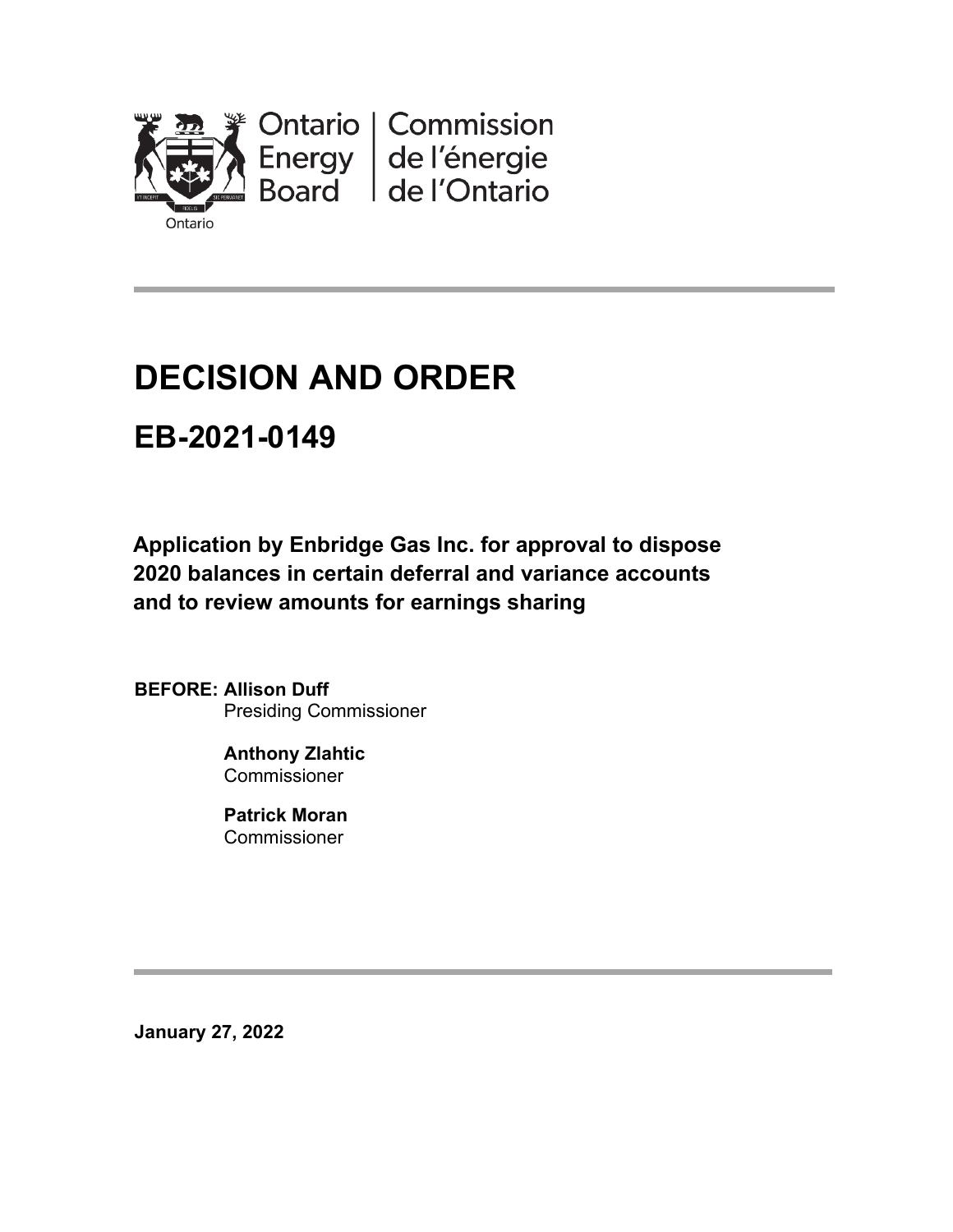### **TABLE OF CONTENTS**

| 1 <sup>1</sup>          |     |  |    |
|-------------------------|-----|--|----|
| $2^{\circ}$             |     |  |    |
|                         | 21  |  |    |
| $\mathbf{3}$            |     |  |    |
|                         | 3.1 |  |    |
| $\overline{\mathbf{4}}$ |     |  |    |
| $5\phantom{1}$          |     |  | 14 |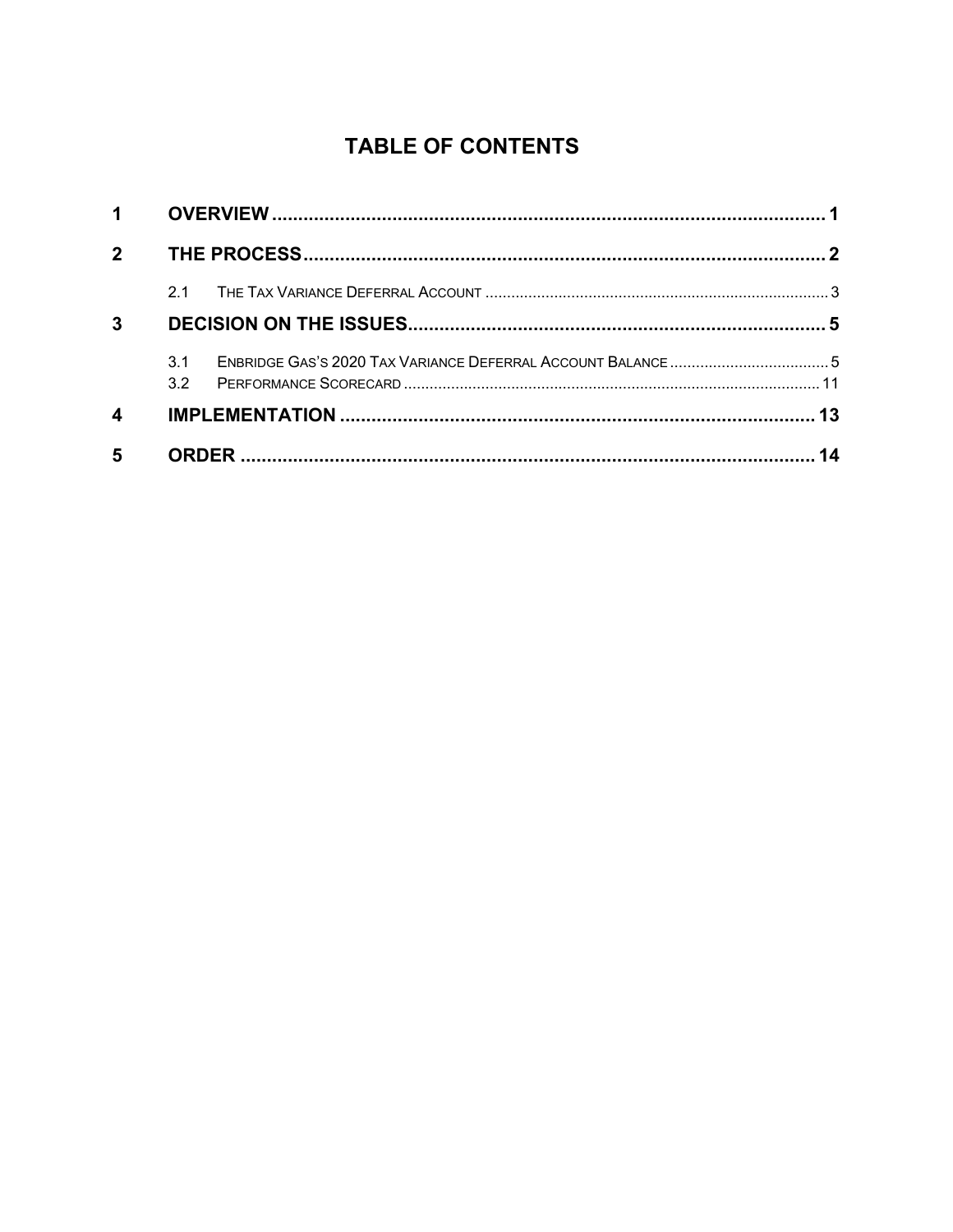# <span id="page-2-0"></span>**1 OVERVIEW**

Enbridge Gas Inc. has applied for an order approving the disposition of certain 2020 deferral and variance account balances and determining any earnings amounts to be shared with customers. Enbridge Gas has also presented its 2020 performance scorecard for review.

Enbridge Gas and the intervenors reached a settlement on the disposition of all deferral and variance account balances, except for the Tax Variance Deferral Account (TVDA). The OEB accepted the settlement proposal in a decision issued on October 21, 2021, and scheduled a written process to hear the remaining TVDA issue.

Enbridge Gas recorded a credit balance in the 2020 TVDA, excluding interest, of \$16.874 million. Enbridge Gas also identified a \$3.7 million accelerated capital cost allowance amount for 2020 which it described as being related to "amalgamation/integration" capital additions. This amount was not recorded by Enbridge Gas in the TVDA.

For the reasons that follow:

- 1. The OEB approves the current 2020 TVDA balance of \$16.874 million plus interest of \$0.208 million to March 31, 2022, for a total of \$17.082 million, to be disposed of as a credit to customers.
- 2. The approved \$17.082 million balance will be allocated to the Enbridge Gas Distribution and Union Gas rate zones in proportion to the actual 2018 rate base amounts. The allocation to rate classes within each rate zone will be in proportion to the allocated 2018 rate base for the Enbridge Gas Distribution rate zone and 2013 rate base for the Union Gas rate zones.
- 3. The OEB defers the review and disposition of the accelerated CCA benefit of \$3.7 million related to 2020 amalgamation/integration capital additions to Enbridge Gas's 2024 rebasing application. Until then, Enbridge Gas is directed to record and separately track the amounts of the CCA benefit in the TVDA for 2020 and any amounts that arise similarly in 2021, 2022 and 2023.
- 4. Enbridge Gas's performance scorecard is accepted as filed. Any reset to the performance metrics will be addressed in the 2024 rebasing application after considering the implications to customers.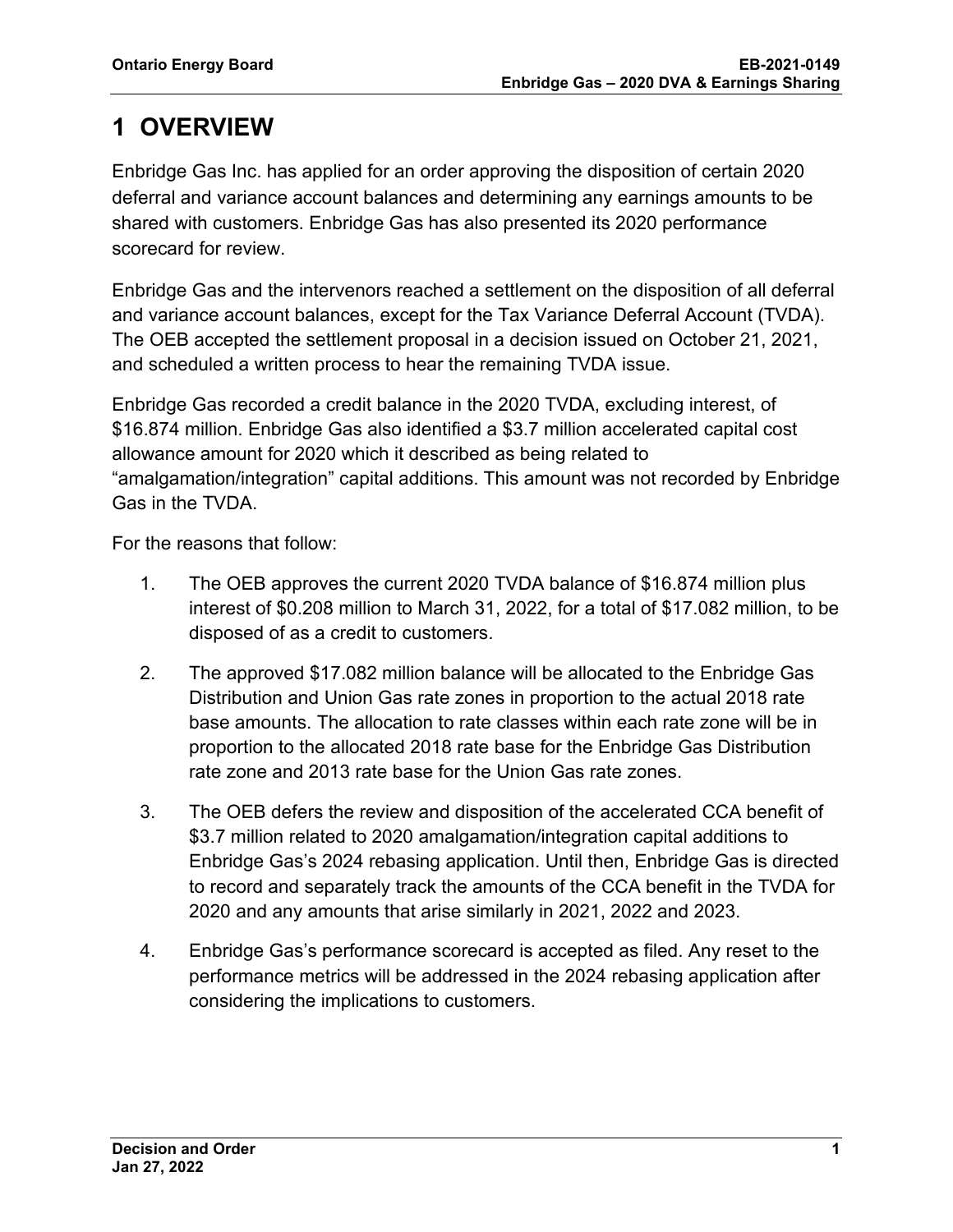# <span id="page-3-0"></span>**2 THE PROCESS**

On August 30, 2018, the OEB approved the amalgamation of Enbridge Gas Distribution Inc. (EGD) and Union Gas Limited (Union Gas). [1](#page-3-1) In its decision, the OEB also approved a rate-setting framework and associated parameters, including an earnings sharing mechanism, for the deferred rebasing period of 2019 to 2023 (MAADs Decision).

The companies amalgamated to form Enbridge Gas Inc. on January 1, 2019. Following the amalgamation, Enbridge Gas maintained the existing rates zones of EGD and Union Gas (the EGD rate zone, and the Union North West, Union North East and Union South rate zones).<sup>[2](#page-3-2)</sup> Enbridge Gas maintained most of the existing deferral and variance accounts (DVAs) for each rate zone. The MAADs Decision also created additional DVAs that applied to the merged entity.

In this proceeding, Enbridge Gas requested the disposition of certain 2020 deferral and variance account balances and the review of its 2020 earnings to determine any earnings sharing amount for customers. The OEB issued a Notice of Hearing on June 22, 2021. In Procedural Order No. 1, issued on July 16, 2021, the OEB approved a list of intervenors, provided for discovery of the evidence and scheduled a settlement conference between the parties.

A settlement conference was held on September 13 and 14, 2021. The parties reached a settlement on all DVAs, with the exception of the TVDA. As part of the settlement, Enbridge Gas did not propose any earnings sharing as actual utility earnings did not exceed the threshold for sharing.

OEB staff filed a submission on the settlement proposal on October 7, 2021. OEB staff submitted that the settlement proposal was in the public interest and the information provided was adequate to support the settlement proposal. However, OEB staff noted that the settlement proposal did not include any reference to the performance scorecard and suggested that parties should be permitted to make submissions on the 2020 performance scorecard as part of the written hearing.

In a decision issued on October 21, 2021, the OEB accepted the settlement proposal and scheduled a written process to address the TVDA. The OEB allowed for the filing of

<span id="page-3-1"></span> $1$  EB-2017-0306 / 0307 Decision and Order August 30, 2018, application by Enbridge Gas Distribution and Union Gas Limited to amalgamate under the OEB's policy on mergers, acquisition, amalgamation and divestiture (MAADs Decision).

<span id="page-3-2"></span><sup>2</sup> Collectively Union North West, Union North East and Union South are referred to as the Union Gas rate zones.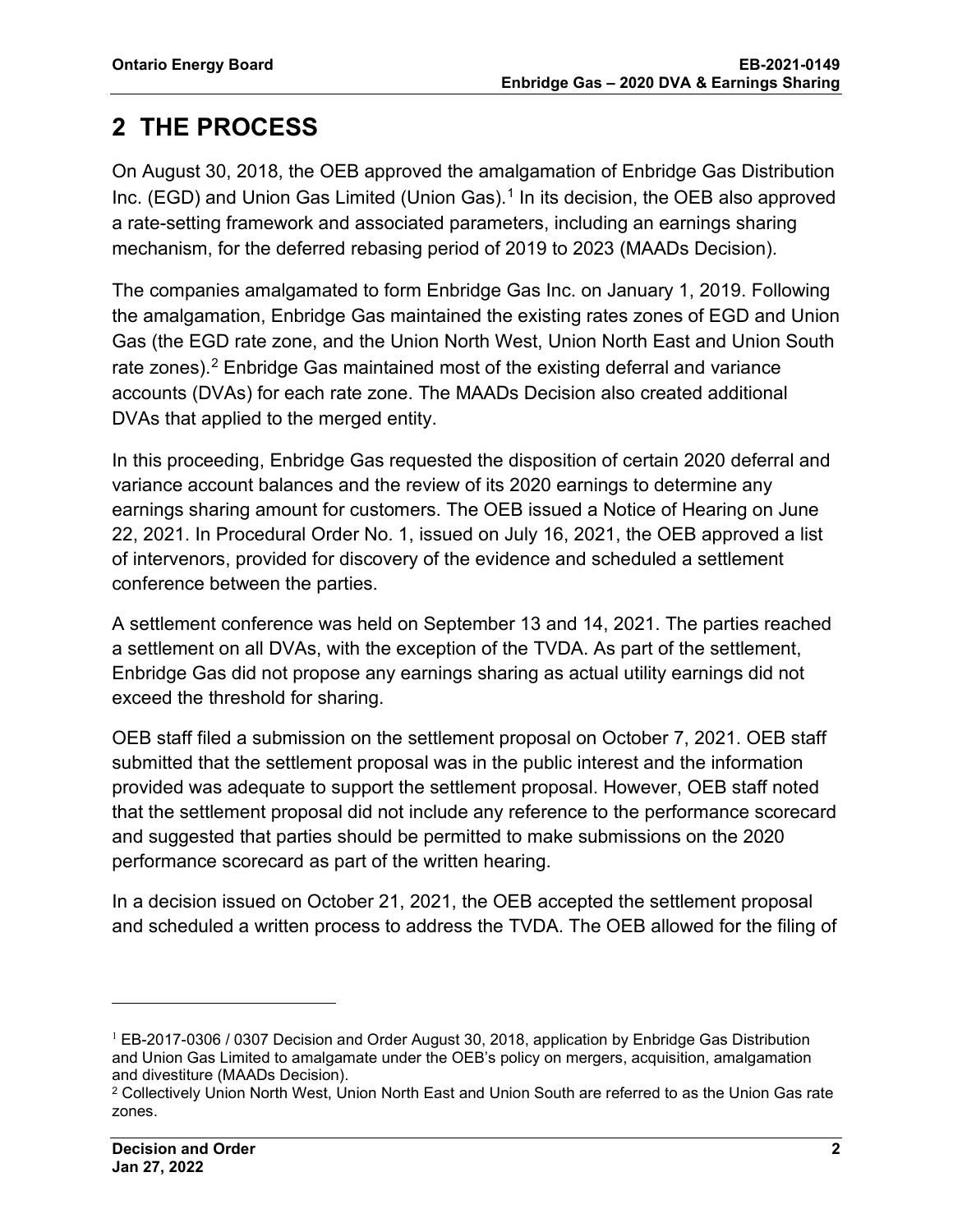supplemental evidence on the TVDA and discovery of the supplemental evidence. The OEB added the performance scorecard as an issue in the written hearing.

Enbridge Gas filed its argument-in-chief on November 18, 2021. Intervenors and OEB staff filed their arguments on November 29-30, 2021. The following intervenors filed final arguments:

- Consumers Council of Canada (CCC)
- Canadian Manufacturers and Exporters (CME)
- Energy Probe Research Foundation (Energy Probe)
- Federation of Rental-housing Providers of Ontario (FRPO)
- Industrial Gas Users Association (IGUA)
- London Property Management Association (LPMA)
- School Energy Coalition (SEC)
- Vulnerable Energy Consumers Coalition (VECC)

Enbridge Gas filed its reply argument on December 6, 2021.

### <span id="page-4-0"></span>**2.1 The Tax Variance Deferral Account**

Under the legacy Union Gas 2014-2018 incentive ratemaking framework, the TVDA was established as part of a settlement between the intervenors and Union Gas. The parties agreed in the settlement that through the incentive rate-setting term 2014-2018, the impact of tax changes resulting from federal and provincial legislation would be shared 50/50 between shareholders and customers. Under EGD's 2014-2018 incentive ratemaking framework, there was no specific account for sharing the impacts of tax changes. The EGD Custom IR included an earnings sharing mechanism and a Zfactor. $^3$  $^3$ 

In the MAADs Decision, the OEB retained the TVDA for the Union Gas legacy areas and implemented it for the EGD rate zone.<sup>[4](#page-4-2)</sup> In Enbridge Gas's 2019 rates proceeding, the OEB had provided direction on a number of parameters regarding the rate-setting framework established in the MAADs Decision, directing Enbridge Gas to follow the direction issued by the OEB in its July 2[5](#page-4-3), 2019 letter.<sup>5</sup> In that letter, the OEB provided accounting direction to regulated utilities regarding Bill C-97.

<span id="page-4-1"></span><sup>3</sup> EB-2012-0459, Enbridge Gas Distribution Inc. 2014-2018 Rate Application Decision with Reasons, pp. 18-21, July 17, 2014.

<span id="page-4-2"></span><sup>4</sup> EB-2017-0306/0307

<span id="page-4-3"></span><sup>5</sup> OEB July 25, 2019 [Letter](https://www.rds.oeb.ca/CMWebDrawer/Record/648111/File/document)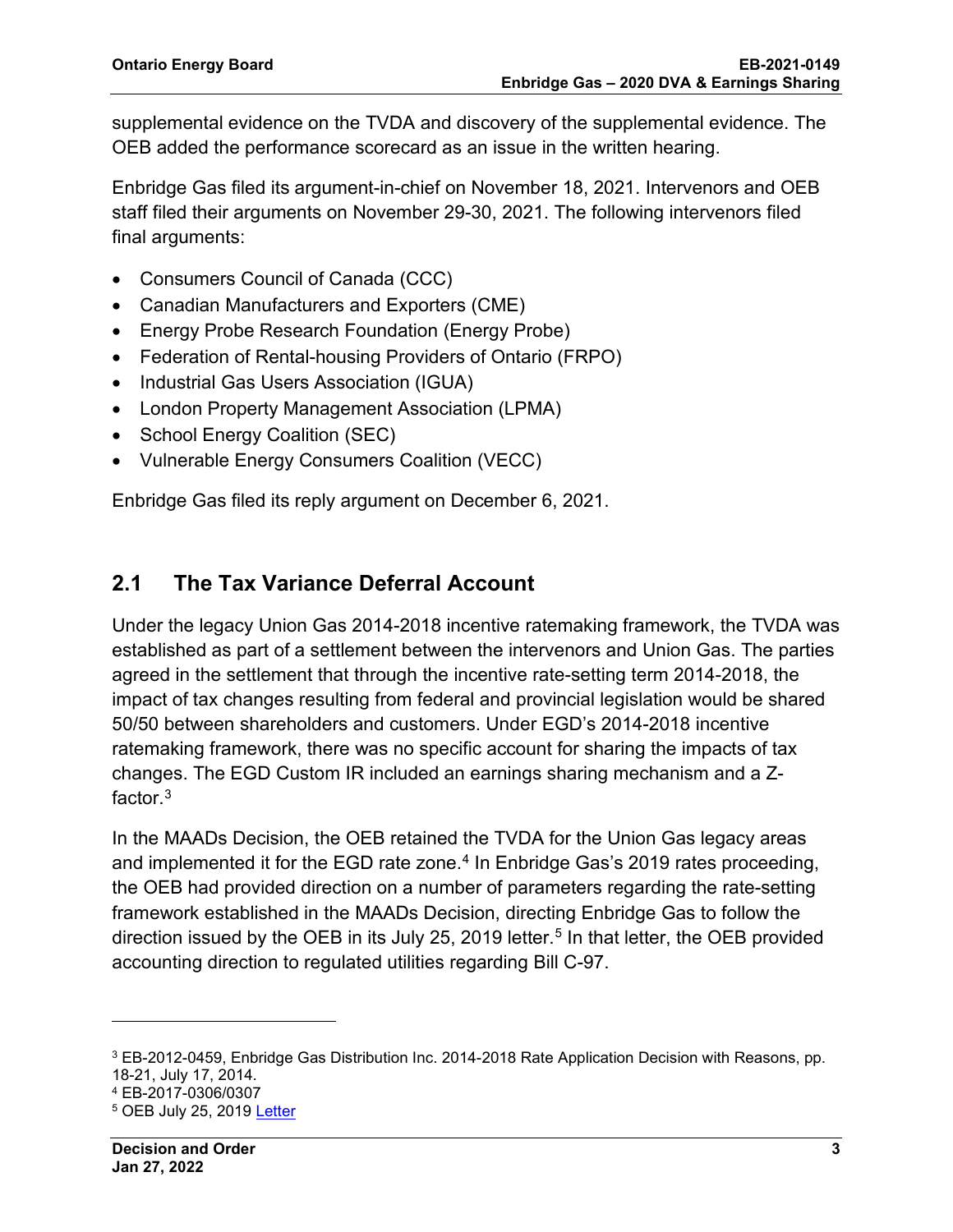Bill C-97 provides for accelerated capital cost allowance (accelerated CCA) deductions for eligible capital assets acquired after November 20, 2018, also known as the Accelerated Investment Incentive Program (AIIP). CCA is the portion of the capital cost of depreciable property that is deductible for tax purposes each year. The CCA rate for each class of property is prescribed in the income tax regulations.

The accelerated CCA has two components that constitute the tax benefits available to a company. The first component is a 50% increase in the available CCA deduction in respect of assets acquired after November 20, 2018, that become available for use before 2024. The second component is a suspension of the existing CCA half-year rule in the first year in respect of assets acquired after November 20, 2018, that become available for use before 2028.

The accelerated CCA does not change the total amount that can be deducted over the life of an asset. Claiming a larger CCA deduction in the first-year results in smaller CCA deductions in future years.

In its decision on Enbridge Gas's 2019 TVDA and Earnings Sharing proceeding, the OEB determined that 100% of the 2019 balances in the TVDA related to accelerated CCA were to be disposed as a credit (refund) to customers. Accelerated CCA amounts related to 2018 that occurred prior to amalgamation were disposed of 50:50 between the utility and customers per the ratemaking framework that was in place prior to amalgamation.<sup>[6](#page-5-0)</sup>

<span id="page-5-0"></span><sup>6</sup> OEB Decision EB-2020-0134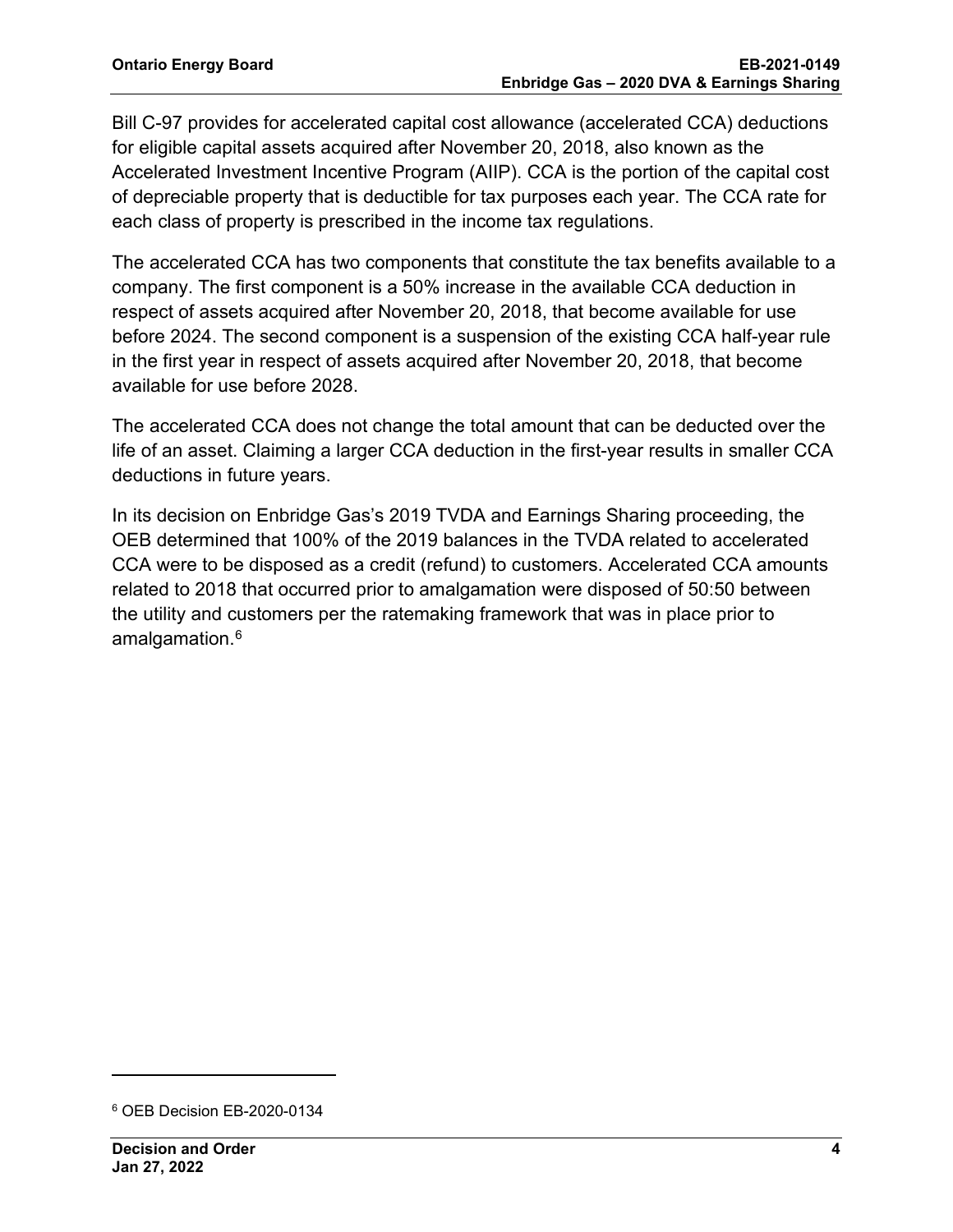# <span id="page-6-0"></span>**3 DECISION ON THE ISSUES**

### <span id="page-6-1"></span>**3.1 Enbridge Gas's 2020 Tax Variance Deferral Account Balance**

The balance in the TVDA as of December 31, 2020, is a credit of \$16.874 million (excluding interest). The balance is solely comprised of Bill C-97 accelerated CCA impacts. There was no dispute between OEB staff, the intervenors and the applicant regarding the calculation of the recorded balance or the view that 100% of the balance (plus interest) should be credited to customers.

However, Enbridge Gas did not include \$3.7 million of accelerated CCA associated with what Enbridge Gas described as 2020 amalgamation/integration related capital additions in the TVDA. This is the disputed amount which formed the basis of the final arguments filed by OEB staff, intervenors, and Enbridge Gas.

In its submission, Enbridge Gas noted that under its approved rate-setting mechanism for the deferred rebasing term, amalgamation/integration related projects are not included in the determination of annual Incremental Capital Module (ICM) eligible amounts. Consequently, amalgamation/integration related capital projects are not assumed to be recovered through base rates and cannot receive funding through ICM. According to Enbridge Gas, it is expected to fund such projects during the deferred rebasing period through synergies or savings. On that basis, Enbridge Gas asserts that it should be permitted to retain the associated accelerated CCA benefits.

Enbridge Gas further submitted that its position of excluding the accelerated CCA impacts related to amalgamation/integration projects from the TVDA was consistent with the OEB's MAADs policy. In order to encourage consolidations of Ontario electric utilities, the OEB provided for a deferred rebasing period of up to 10 years to provide consolidated distributors an opportunity to offset transactions costs with achieved savings.<sup>[7](#page-6-2)</sup>

In principle, intervenors agreed that if customers are not paying for amalgamation/ integration related capital projects during the deferred rebasing period, they should not receive any benefits related to accelerated CCA. While CCC, CME, IGUA, LPMA and SEC agreed in principle with Enbridge Gas that accelerated CCA benefits associated with Enbridge Gas's amalgamation/integration capital spending during the deferred rebasing period should accrue to the utility on this basis, none of the intervenors agreed with Enbridge Gas's related position that at the time of rebasing, the net book value of these investments should be added to rate base. LPMA noted that since Enbridge Gas

<span id="page-6-2"></span><sup>7</sup> OEB Handbook to Electricity Distributor and Transmitter Consolidations, January 19, 2016, pp. 11-12.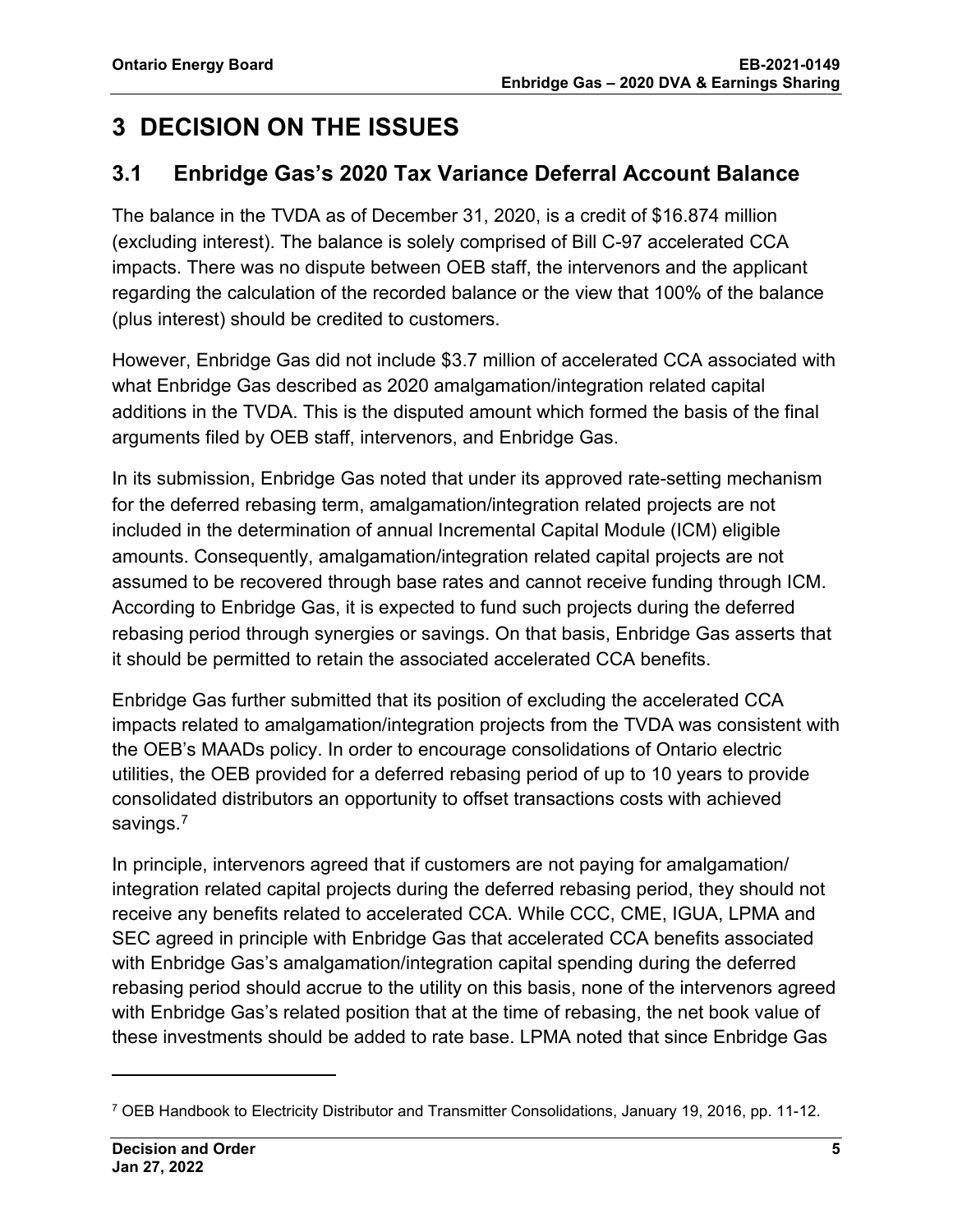was bearing all the costs, it should enjoy the entire accelerated CCA related benefits. This is the principle of "benefits follow costs". However, intervenors rejected the proposed approach of Enbridge Gas to seek to recover the undepreciated costs of amalgamation/integration capital projects in its rebasing application. $^8$  $^8$ 

CCC, IGUA and SEC further submitted that Enbridge Gas's position to recover the net book value of amalgamation/integration capital spending in 2024, at rebasing, was not consistent with the OEB's MAADs policy.

The intervenors submitted that the MAADs policy was clear that a utility cannot recover integration costs incurred during the deferred rebasing period. The intervenors referenced the amalgamation decision that approved the merger of Enbridge Gas Distribution and Union Gas Limited which stated, "The OEB finds that five years provides a reasonable opportunity for the applicants to recover transition costs.["9](#page-7-1)

IGUA submitted that under the MAADs policy, all transition/integration capital spending during the deferred rebasing period should be to the account of the shareholder. IGUA further reiterated the OEB's decision that a deferred rebasing period of five years was sufficient to recover any transition related capital spending.

SEC added that Enbridge Gas's evidence in the amalgamation proceeding was that by 2021, the savings from the merger would already exceed any additional costs. SEC further noted that Enbridge Gas's evidence in the amalgamation proceeding to support its proposed deferred rebasing period was based on the time it required to recover the total integration capital costs and not only the revenue requirement during that period. SEC submitted that Enbridge Gas had already agreed that the disputed costs were related to amalgamation/ integration projects and should therefore be fully funded by the shareholder.<sup>[10](#page-7-2)</sup> SEC accordingly submitted that the accelerated CCA for 2020 amalgamation/integration capital projects should be excluded from the TVDA and Enbridge Gas should not be allowed to recover any costs for these projects from customers during and after the deferred rebasing period. SEC argued that if Enbridge Gas were to be allowed to start recovering the revenue requirement related to amalgamation/integration projects after the deferred rebasing period, it would be inappropriate and unfair to recover from customers higher taxes due to reduced CCA while at the same time retaining the entire value of the accelerated CCA during the deferred rebasing period. CME agreed with SEC's position.

<span id="page-7-0"></span><sup>8</sup> OEB Staff IRR #28.

<span id="page-7-1"></span><sup>9</sup> EB-2017-0306/0307, Decision and Order, August 30, 2018, p. 22.

<span id="page-7-2"></span><sup>10</sup> SEC submission, pp. 3-4.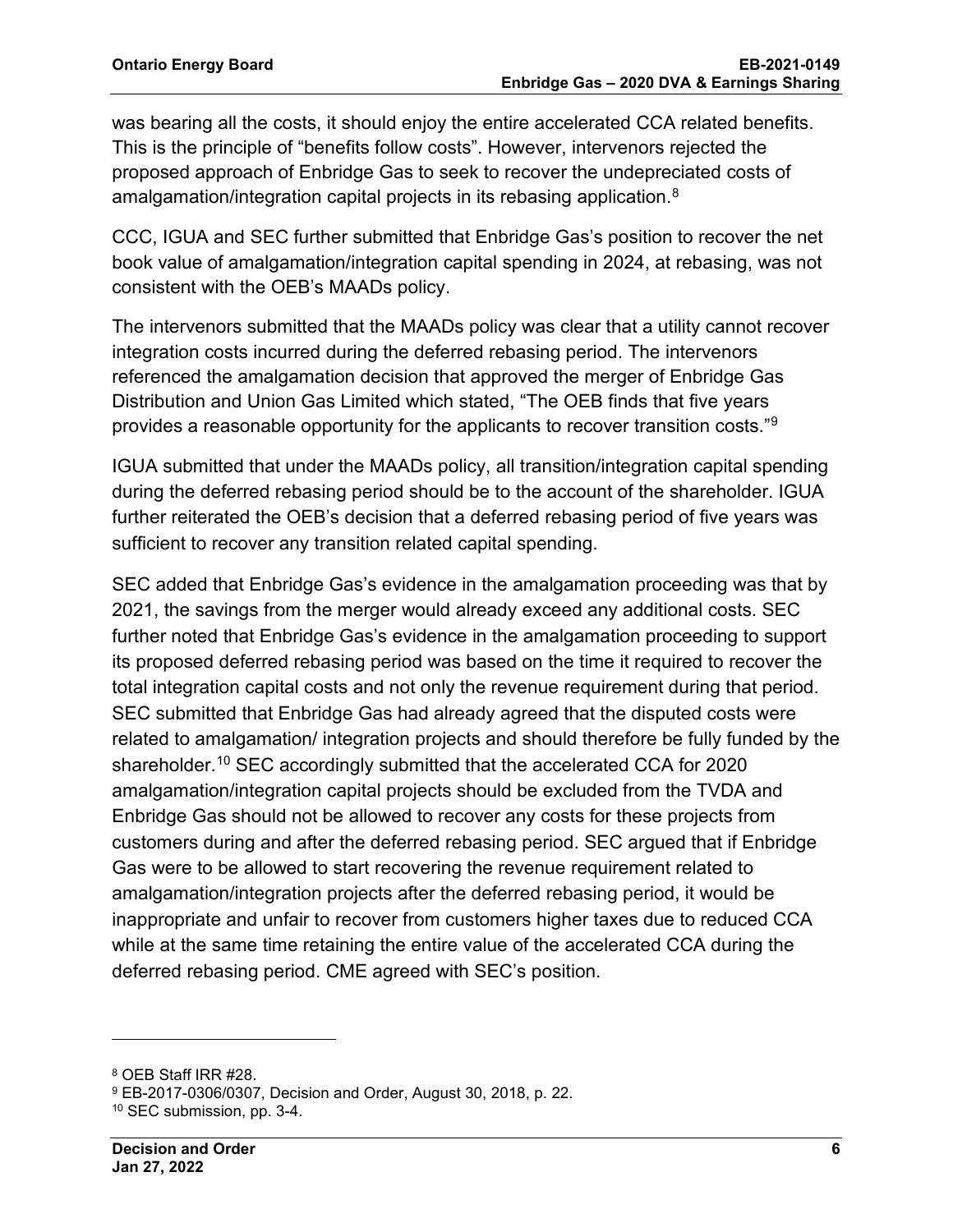Although LPMA supported the overall position of SEC, it disagreed with SEC's view that customers should not pay for any of the amalgamation/integrated related capital costs. LPMA noted that Enbridge Gas would pay \$6.1 million of the \$18.9 million capital cost over the deferred rebasing period while customers would pay nothing for these projects over the same period. Upon and after rebasing, LPMA calculated that customers would pay for the remaining \$12.7 million while Enbridge Gas shareholders would pay nothing. LPMA submitted that since Enbridge Gas would ultimately pay 32.5% of the amalgamation/integration capital costs (\$6,141,045/\$18,912,152) and customers will pay the remaining 67.5% (\$12,771,107/\$18,912,152) of the costs, the \$3.7 million benefit from the accelerated CCA should be split 32.5%/67.5% in favour of Enbridge Gas and its customers, respectively. According to LPMA, this would result in \$2.5 million being added to the TVDA and refunded to customers. LPMA submitted that its proposed approach was just and reasonable and aligns with the benefits follow costs principle. VECC did not support LPMA's proposed approach and argued that the choice is binary – either the investments form part of regulated rate base or do not. FRPO did not propose a specific approach but supported the position of SEC and LPMA.

CCC argued that customers should not be expected to fund integration/amalgamation costs arising from mergers and acquisitions; utility shareholders are responsible for these costs. CCC noted that the current proceeding is limited to consideration of the 2020 balances in Enbridge Gas's TVDA. The ultimate disposition of the revenue requirement related to amalgamation/integration capital spending will be determined in Enbridge Gas's rebasing application. CCC submitted that making a determination on the disposition of the revenue requirement related to amalgamation/integration spending was premature at this time and a decision on this issue should be deferred to rebasing. CME and VECC adopted a similar position. VECC suggested that the \$3.7 million should be maintained in a deferral account until the OEB can complete a comprehensive review of the matter.

In reply, Enbridge Gas rejected the argument that the company can retain the accelerated CCA benefits of amalgamation/integration capital projects but cannot include the net book value of these projects in rate base at the time of rebasing. The company noted that under financial accounting rules, the costs of amalgamation/ integration investments are expensed as depreciation over the period of time when they are providing value. Considering that this value is credited to customers through rebasing, the company argued that the costs should also be charged to customers at that time. The company observed that there is logic in the argument that it bears the costs and retains the benefits of integration activities during the deferred rebasing term, and then passes along the benefits of these activities to customers at rebasing along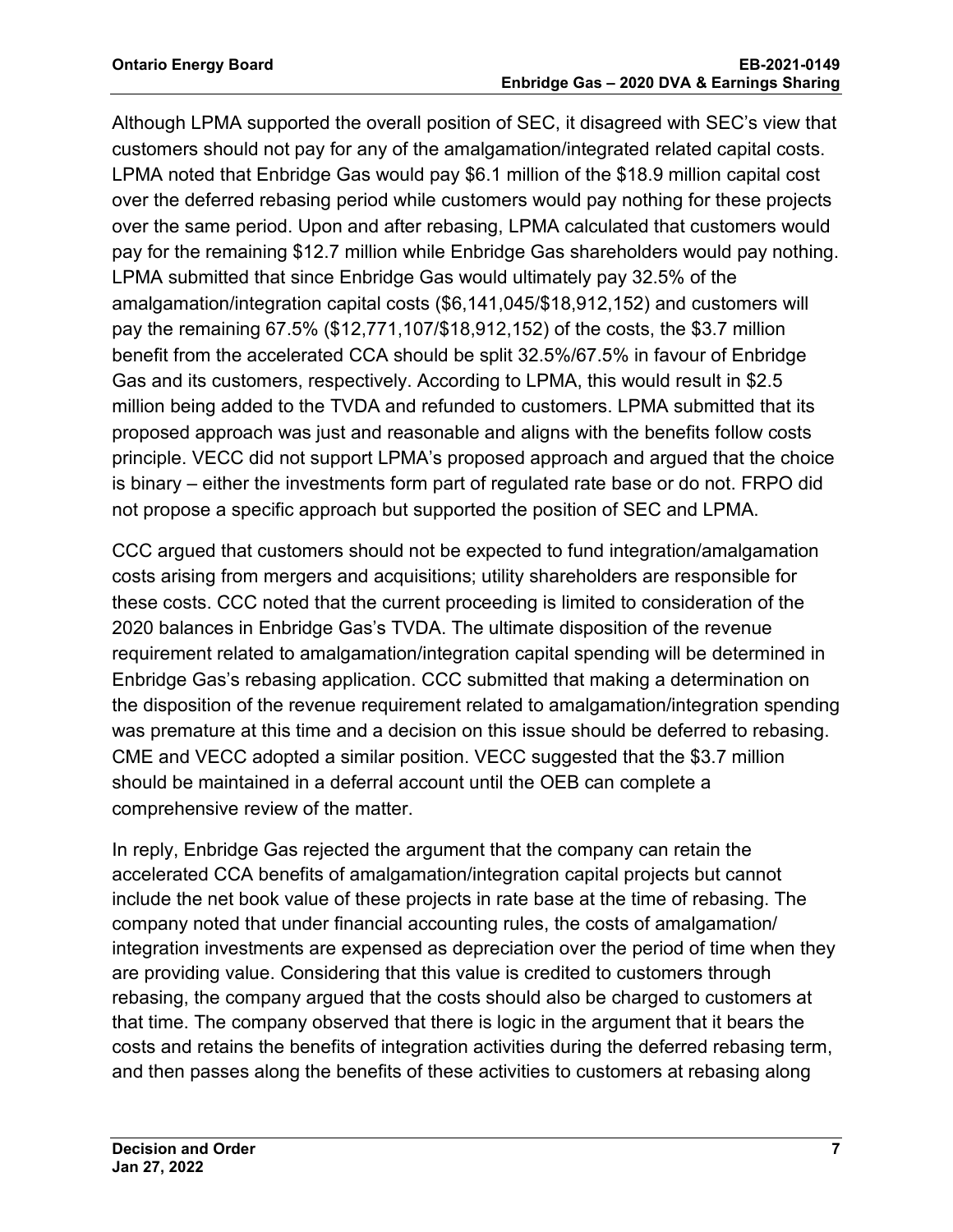with the associated costs. Enbridge Gas argued that this approach is consistent with the benefits follow costs principle.

Enbridge Gas further noted that if the position of intervenors is accepted, this would have an adverse impact on future amalgamations and on utilities committing appropriate capital resources to fully recognize available amalgamation savings.

Enbridge Gas reiterated that its proposed approach is consistent with the OEB's MAADs policy. The MAADs policy recognizes that an amalgamated utility will absorb the costs of the merger during the deferred rebasing term, while also retaining corresponding efficiency benefits. Enbridge Gas noted that the MAADs policy further indicates that benefits from efficiencies and synergies are to be passed on to customers at the time of rebasing. Enbridge Gas submitted that the policy does not provide guidance on the rebasing treatment of the remaining costs necessary to achieve the amalgamation efficiencies and synergies.

OEB staff proposed a different approach to that of the intervenors. OEB staff submitted that the disputed amount of \$3.7 million related to amalgamation/integration capital projects should be added to the 2020 TVDA balance and 100% of the TVDA balance should be credited to customers. OEB staff submitted that the base rates of the respective legacy areas (EGD and Union Gas) include an annual capital envelope that is deemed sufficient to recover capital expenditures during an incentive rate-setting term.

In reply, Enbridge Gas noted that the company must fund all planned capital expenditures up to the ICM threshold (which are funded by base rates) before having access to ICM funding, and this calculation according to the company does not take into account any amounts funded for amalgamation/integration projects. Having paid for the amalgamation/integration projects outside of funding supported by base rates, Enbridge Gas argued that it should retain any associated accelerated CCA benefit during the deferred rebasing term.

OEB staff further disagreed with Enbridge Gas's position that excluding the accelerated CCA impacts related to amalgamation/integration projects from the TVDA is consistent with the OEB's MAADs policy that provides consolidated distributors an opportunity to offset transactions costs with achieved savings. OEB staff argued that the accelerated CCA under Bill C-97 is not a permanent change to the tax rate, it is merely a deferral of taxes over time. If the achieved savings that Enbridge Gas has referred to are merely costs that customers have to pay later, OEB staff submitted that it would not be fair to expect customers to pay the costs later while Enbridge Gas retains the benefits of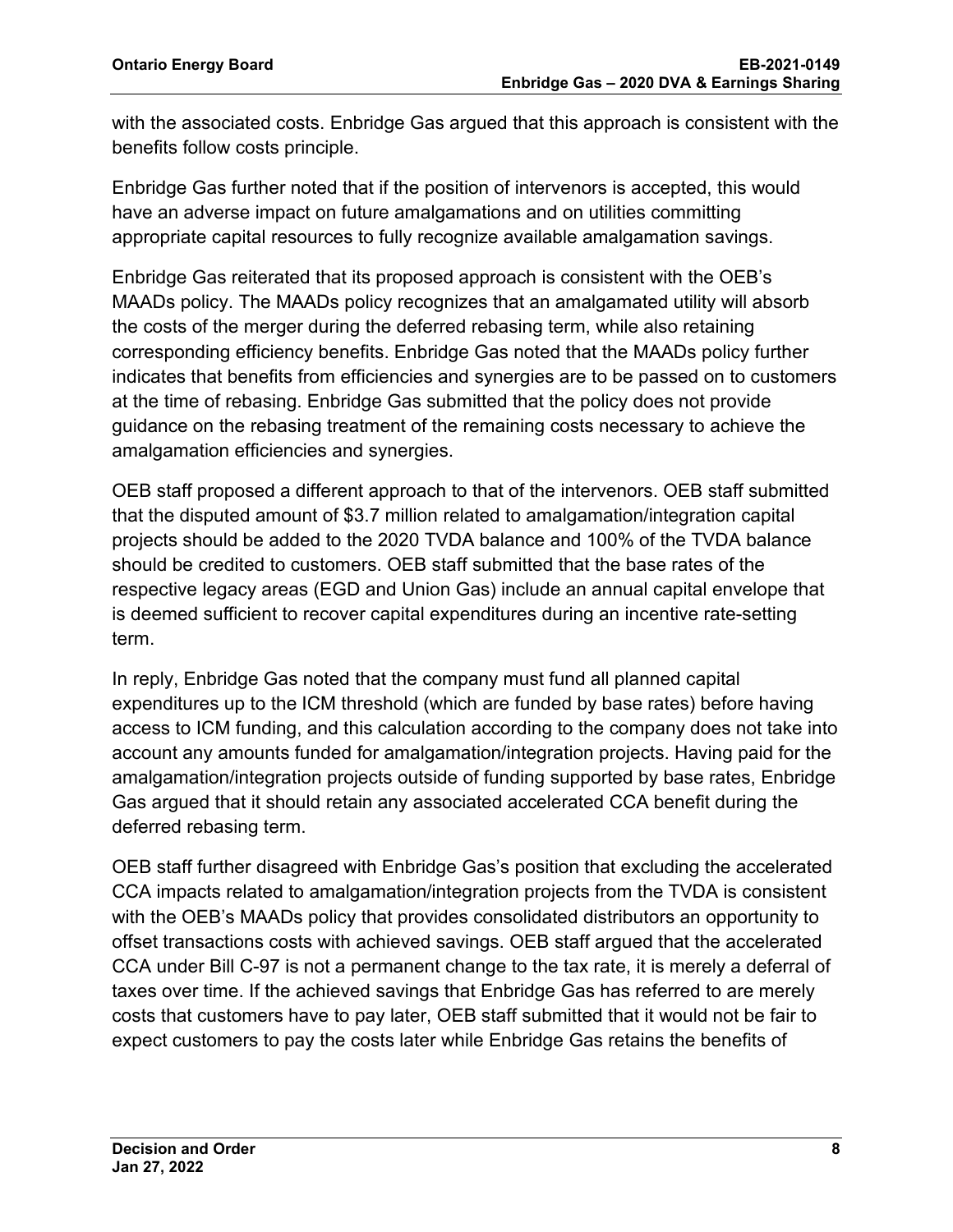accelerated CCA simply because the program was effective temporarily<sup>[11](#page-10-0)</sup> during Enbridge Gas's deferred rebasing period. OEB staff argued that the accelerated CCA impacts are windfall gains, rather than operational savings, as characterized by Enbridge Gas. OEB staff submitted that the accelerated CCA impacts are entirely outside of Enbridge Gas's control, distinguishing them from genuine savings and synergies attributable to merger-related activity that is contemplated in the MAADs Handbook.

In reply, Enbridge Gas argued that its proposal was fair. The company explained that the amalgamation/integration project costs were never going to be part of base rates during the deferred rebasing term. If accelerated CCA had been in place prior to establishment of base rates, the accelerated CCA would have been treated as regular CCA and would have been for the company's benefit during the deferred rebasing period. Enbridge Gas further indicated that customers are protected from the company enjoying undue windfall gains. The accelerated CCA impact related to amalgamation/ integration projects is reflected in the determination of actual utility earnings subject to earnings sharing. When the company is in an earnings sharing position, it highlighted that customers will share in the benefit of accelerated CCA related to amalgamation/ integration projects.

Energy Probe in its submission focused on whether Enbridge Gas had appropriately identified amalgamation/integration projects. Energy Probe argued that the Customer Information System (CIS) Phase 1 projects consisted of two phases. The first phase involved upgrade of the existing software at a cost of \$8.7 million and the second phase included the integration work which amounted to \$5.6 million. Energy Probe submitted that the CIS upgrade project was not an amalgamation/integration project contrary to the claim of Enbridge Gas.

In reply, Enbridge Gas noted that the evidence regarding the CIS Phase 1 (Hana Upgrade) project was deficient in this proceeding. Enbridge Gas acknowledged that the description of the CIS Phase 1 project does raise questions about whether the entire project is driven by amalgamation. However, Enbridge Gas argued that it did not receive funding through base rates for the project, or for any other projects that contributed to the \$3.7 million accelerated CCA impact that has been excluded from the TVDA. If parties disputed the nature of amalgamation/integration projects, Enbridge Gas suggested that such an examination should be done at rebasing.

<span id="page-10-0"></span><sup>&</sup>lt;sup>11</sup> AIIP is effective for eligible assets acquired after November 1, 2018, and is expected to be phased out starting in 2024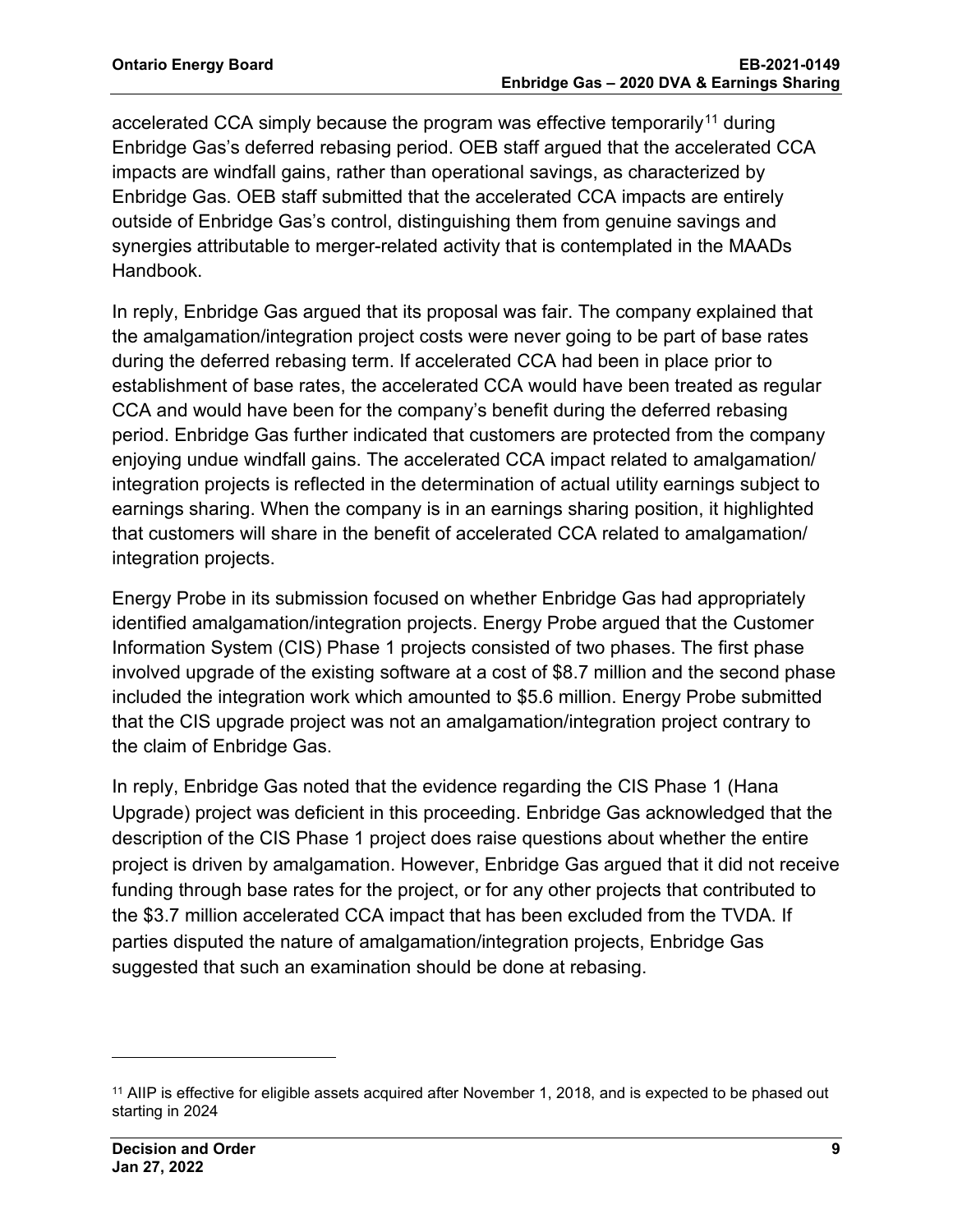#### **Findings**

The OEB approves the disposition of the 2020 TVDA recorded balance of \$16.874 million plus interest to March 31, 2022 of \$0.208 million, for a total of \$17.082 million.

The \$17.082 million will be allocated to the Enbridge Gas Distribution and Union Gas rate zones in proportion to the actual 2018 rate base amounts. The allocation to rate classes within each rate zone will be in proportion to the allocated 2018 rate base for the Enbridge Gas Distribution rate zone and 2013 rate base for the Union Gas rate zones. This allocation is consistent with the disposition approved for the 2019 TVDA balance $12$ .

The OEB finds that there is insufficient evidence to decide on the disposition of the \$3.7 million of accelerated CCA associated with various 2020 amalgamation/integration related capital additions. For example, the evidence as noted in Energy Probe's submission and acknowledged by Enbridge Gas in its reply submission raises questions as to whether the CIS project cost totaling \$15.4 million is driven by amalgamation. The OEB cannot determine whether these projects are purely amalgamation/integration capital projects as initially claimed by Enbridge Gas. As a result, the OEB directs Enbridge Gas to record the \$3.7 million in the 2020 TVDA. The OEB finds it appropriate to record the balance in question in the TVDA pending a full review of integration/amalgamation capital projects in Enbridge Gas's 2024 rebasing application. The OEB also directs Enbridge Gas to record any accelerated CCA amounts that arise similarly in 2021, 2022 and 2023.

Further, intervenors, OEB staff and Enbridge Gas referred to the MAADs policy in submission, with different interpretations. The MAADs policy states:

- Incremental transaction and integration costs are not generally recoverable through rates, and
- The deferred rebasing period is intended to enable distributors to fully realize anticipated efficiency gains from the transaction.<sup>[13](#page-11-1)</sup>

Any interpretation of the MAADs policy by the OEB can be dealt with in the rebasing proceeding.

<span id="page-11-0"></span><sup>12</sup> OEB Decision EB-2020-0134

<span id="page-11-1"></span><sup>13</sup> OEB Handbook to Electricity Distributor and Transmitter Consolidations, January 19, 2016, pp. 8-9.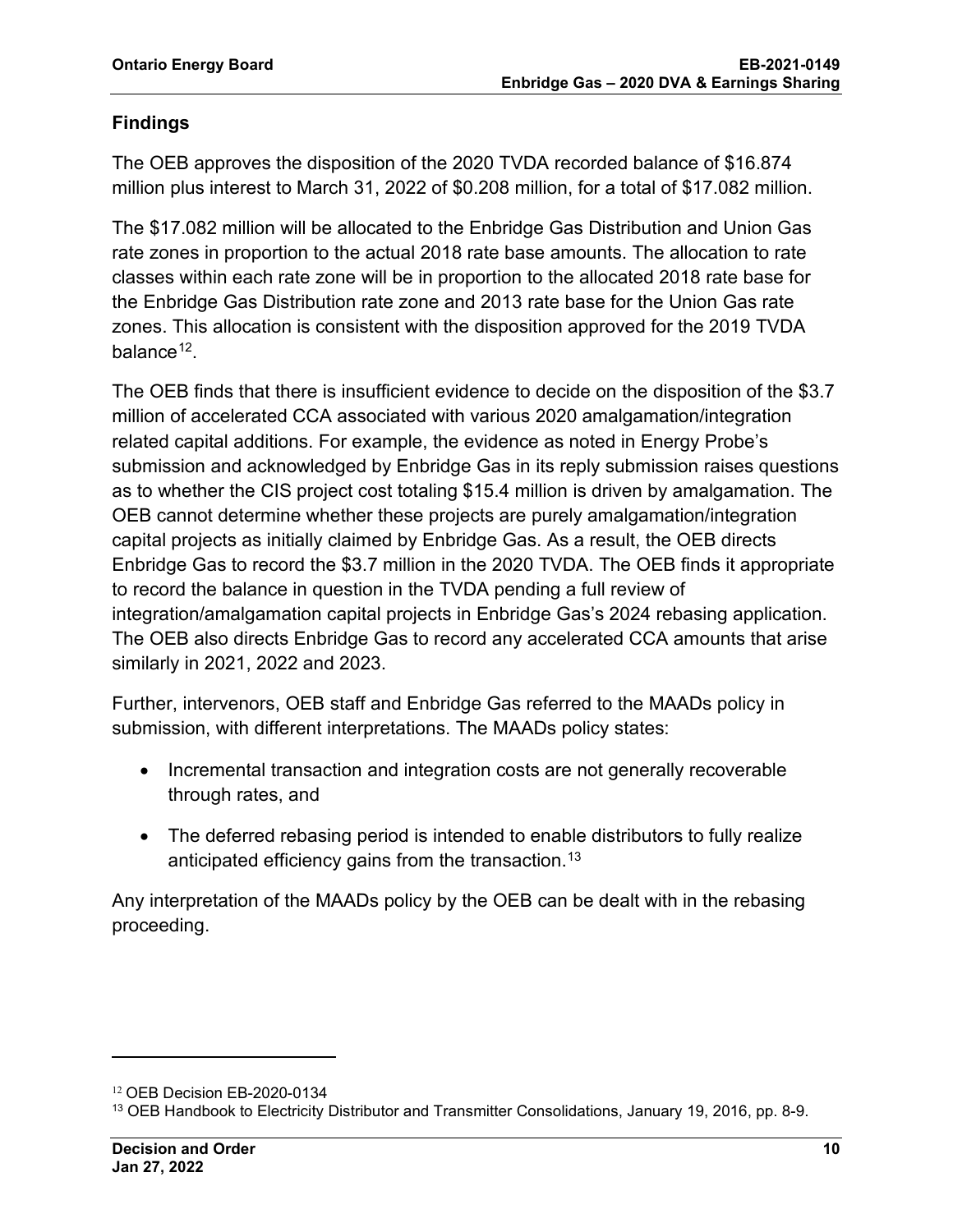### <span id="page-12-0"></span>**3.2 Performance Scorecard**

The purpose of the performance scorecard is to measure and monitor certain metrics over the deferred rebasing period. In the MAADs Decision, the OEB approved a performance scorecard for the amalgamated utility. The scorecard is produced annually, with 2020 being the second iteration. Enbridge Gas met or exceeded all elements of the scorecard apart from two measures: Time to Reschedule Missed Appointments (TRMA) and Meter Reading Performance.

The TRMA measure tracks the percentage of customers contacted to reschedule the work within two hours of the end of the original appointment time. The annual target for TRMA is 100% and Enbridge Gas achieved 97.0% in 2019 and 97.3% in 2020. The company implemented additional measures including the Click Mobile system to make it easier for employees and third-party providers to record appointments. Enbridge Gas noted that the most common reason rescheduling was not completed within the twohour time frame was because it was unable to contact the customer by phone and the customer did not reply to the voicemail until after the time allotted for this metric.<sup>[14](#page-12-1)</sup>

Enbridge Gas recommended that the TRMA target be reviewed.[15](#page-12-2) 

The Meter Reading Performance measure represents the number of meters with no read for four consecutive months or more divided by the total number of active meters to be read. The annual target is 0.5% and Enbridge Gas achieved a level of 0.7% in 2019 and 4.4% in 2020. Enbridge Gas explained that it was unable to meet the Meter Reading Performance metric due to extreme weather and the COVID-19 pandemic.[16](#page-12-3) In the case of the Union Gas rate zone, the new vendor contracted to read meters was still transitioning while facing challenges with staffing due to the pandemic.

Enbridge Gas noted that it was actively working with its customer care team to contact customers through e-mail or text to submit a meter read where required. It was also offering overtime pay to meter readers in target areas that require consecutive reads. However, Enbridge Gas noted that the 0.5% target will be difficult to achieve in 2021 and suggested a reset to the metric.

OEB staff agreed that the TRMA target 100% score may be difficult to achieve every year. OEB staff submitted that the rebasing application would be the appropriate proceeding to consider any target metric adjustments.

<span id="page-12-1"></span><sup>14</sup> Response to VECC IR# 8.

<span id="page-12-2"></span><sup>15</sup> Response to OEB staff IR# 25

<span id="page-12-3"></span><sup>16</sup> Response to OEB staff IR# 26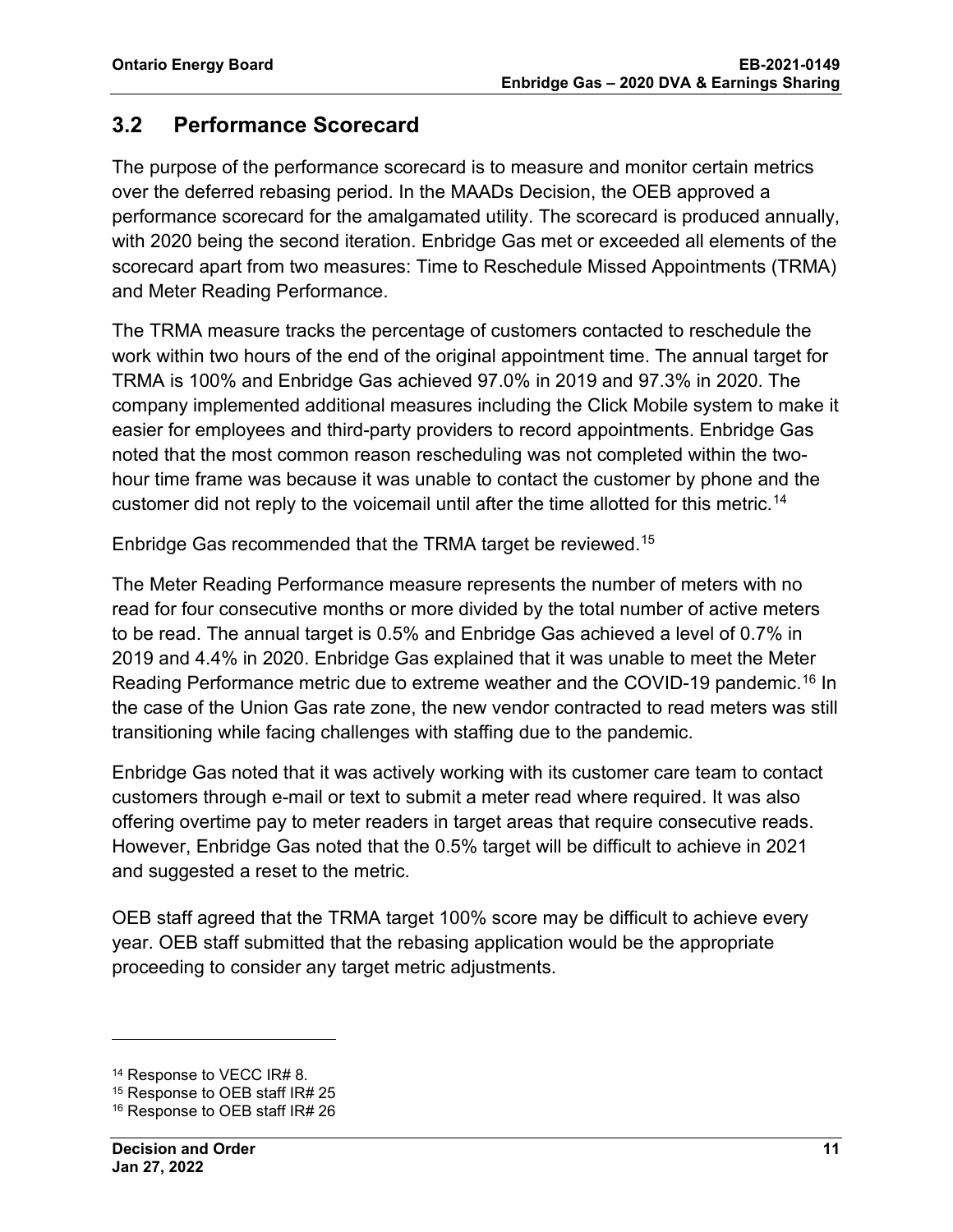#### **Findings**

The OEB finds that the performance scorecard continues to provide valuable information during the deferred rebasing period. The OEB acknowledges that two target metrics were not met in 2020 and accepts Enbridge Gas's plans to improve its results. The OEB finds that Enbridge Gas's 2024 rebasing proceeding would be the appropriate time to review historical performance trends and consider the customer implications before making any adjustments to the performance scorecard.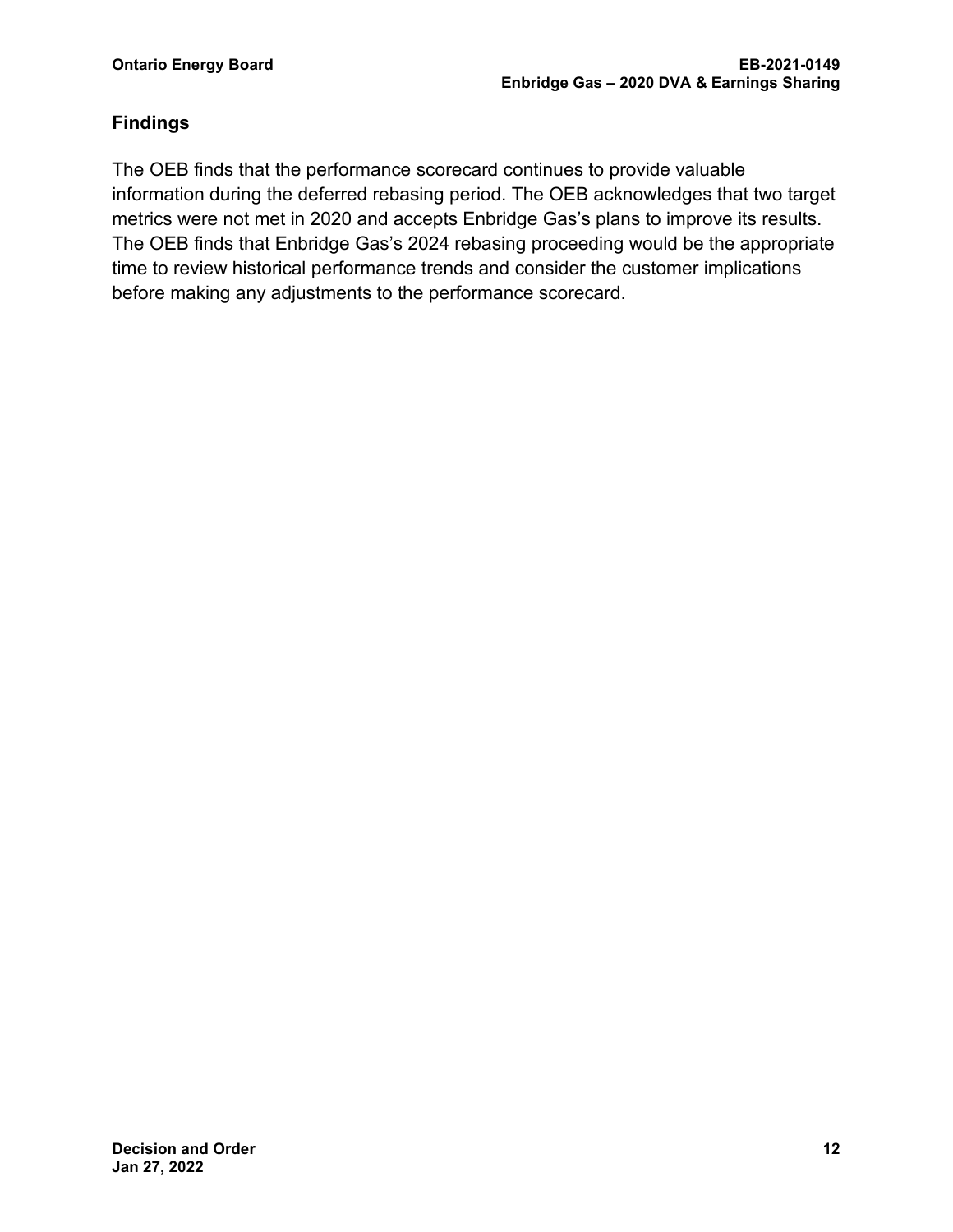### <span id="page-14-0"></span>**4 IMPLEMENTATION**

In the settlement proposal, Enbridge Gas and intervenors agreed that the relevant balances in the 2020 DVAs should be disposed of in conjunction with the April 1, 2022, Quarterly Rate Adjustment Mechanism application.

#### **Findings**

The OEB accepts the proposed implementation date of April 1, 2022, for all DVA balances approved for disposition in this proceeding, including Appendix A of the approved settlement proposal. [17](#page-14-1) 

<span id="page-14-1"></span><sup>17</sup> EB-2021-0149 Decision on Settlement Proposal, October 21, 2021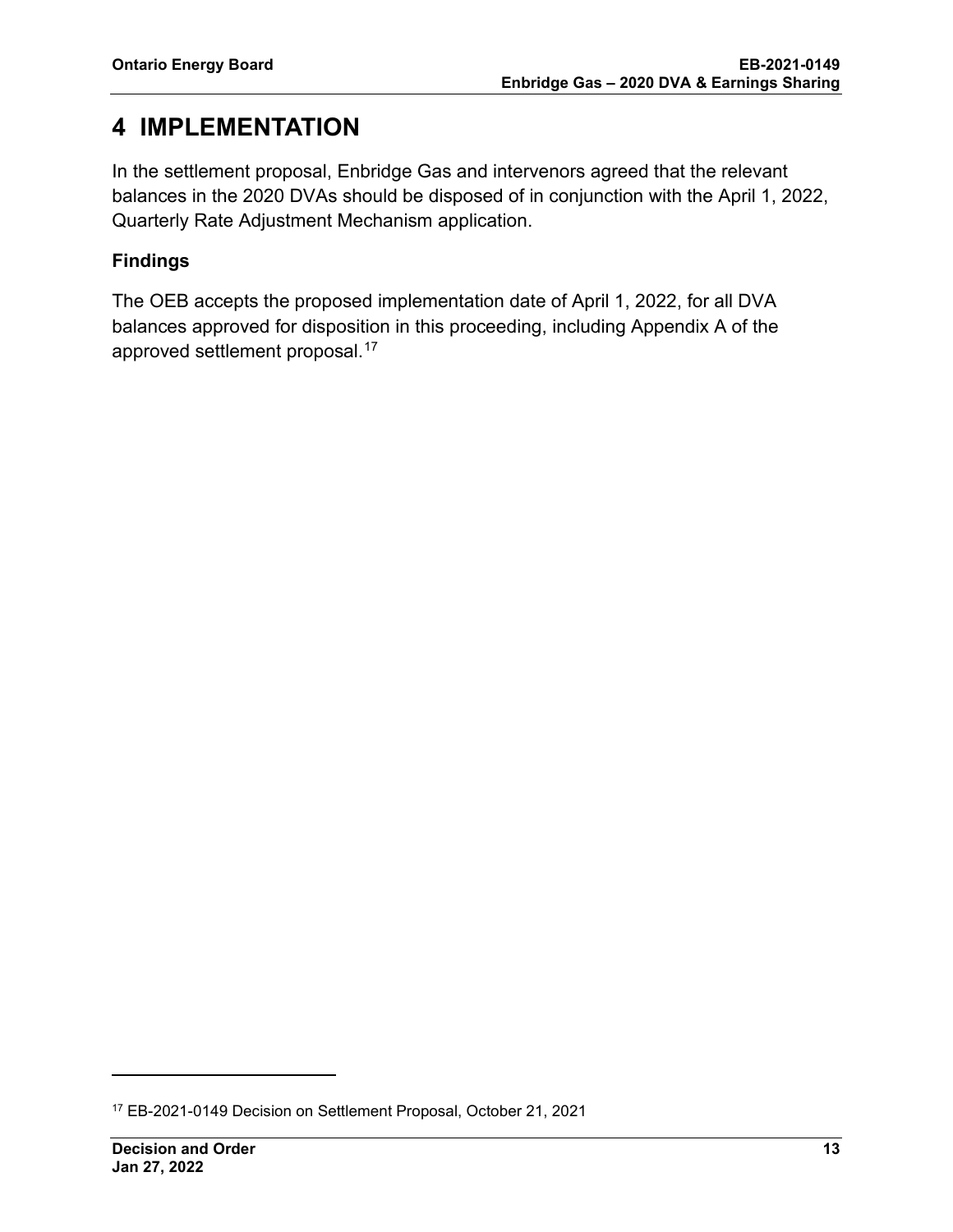# <span id="page-15-0"></span>**5 ORDER**

#### **THE ONTARIO ENERGY BOARD ORDERS THAT:**

- 1. Enbridge Gas shall file with the OEB, and forward to all intervenors a draft rate order attaching a proposed Tariff of Rates and Charges reflecting the OEB's findings in this Decision, by **February 7, 2022**. The draft rate order shall include customer rate impacts and supporting information showing the calculation of final rates/rate riders.
- 2. Enbridge Gas shall record and separately track the amounts of the CCA benefit related to amalgamation/integration capital projects in the TVDA for 2020 and any amounts that arise similarly in 2021, 2022 and 2023, to be considered for disposition in its 2024 rebasing application.
- 3. Cost eligible intervenors shall file their cost claims with the OEB and forward them to Enbridge Gas on or before **February 18, 2022**.
- 4. Enbridge Gas shall file with the OEB and forward to the intervenors any objections to the claimed costs by **February 25, 2022**.
- 5. Intervenors shall file with the OEB and forward to Enbridge Gas any responses to any objections for cost claims by **March 3, 2022**.
- 6. Enbridge Gas shall pay the OEB's costs of and incidental to this proceeding upon receipt of the OEB's invoice.

Parties are responsible for ensuring that any documents they file with the OEB, such as applicant and intervenor evidence, interrogatories and responses to interrogatories or any other type of document, **do not include personal information** (as that phrase is defined in the *Freedom of Information and Protection of Privacy Act*), unless filed in accordance with rule 9A of the OEB's [Rules of Practice and Procedure.](https://www.oeb.ca/industry/rules-codes-and-requirements/rules-practice-procedure)

Please quote file number, **EB-2021-0149**, for all materials filed and submit them in searchable/unrestricted PDF format with a digital signature through the OEB's online [filing portal.](https://p-pes.ontarioenergyboard.ca/PivotalUX/)

Filings should clearly state the sender's name, postal address, telephone number and e-mail address.